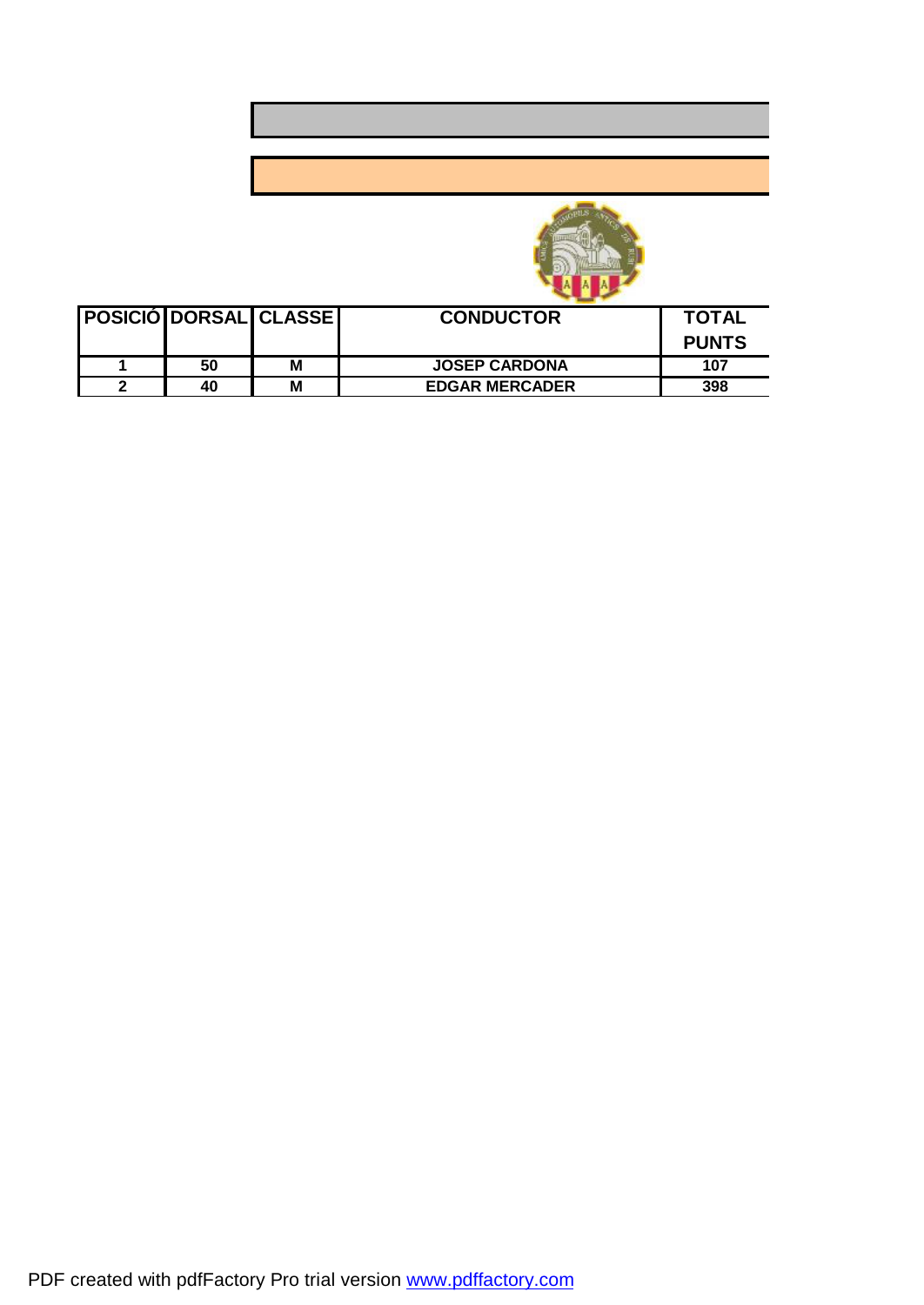|                |                 | <b>TRAM 1- EL SURU</b> |          | <b>TRAM 2 - L'C</b> |                |                 |           |           |
|----------------|-----------------|------------------------|----------|---------------------|----------------|-----------------|-----------|-----------|
| <b>SORTIDA</b> | <b>SECRET 1</b> |                        | SECRET 2 |                     | <b>SORTIDA</b> | <b>SECRET 1</b> |           | SECRET 2  |
|                | km 2,000        |                        | km 5,680 |                     |                | km 7,350        |           | km 12,440 |
|                | 0:02:40         |                        | 0:07:34  |                     |                | 0:09:11         |           | 0:15:33   |
|                |                 | PENALITZ.              |          | PENALITZ.           |                |                 | PENALITZ. |           |
| 17:36:00       | 17:38:41        | 0:00:01                | 17:43:38 | 0:00:04             | 18:05:00       | 18:14:18        | 0:00:07   | 18:20:36  |
| 17:35:00       | 17:37:36        | 0:00:04                | 17:42:40 | 0:00:06             | 18:04:00       | 18:13:11        | 0:00:00   | 18:19:26  |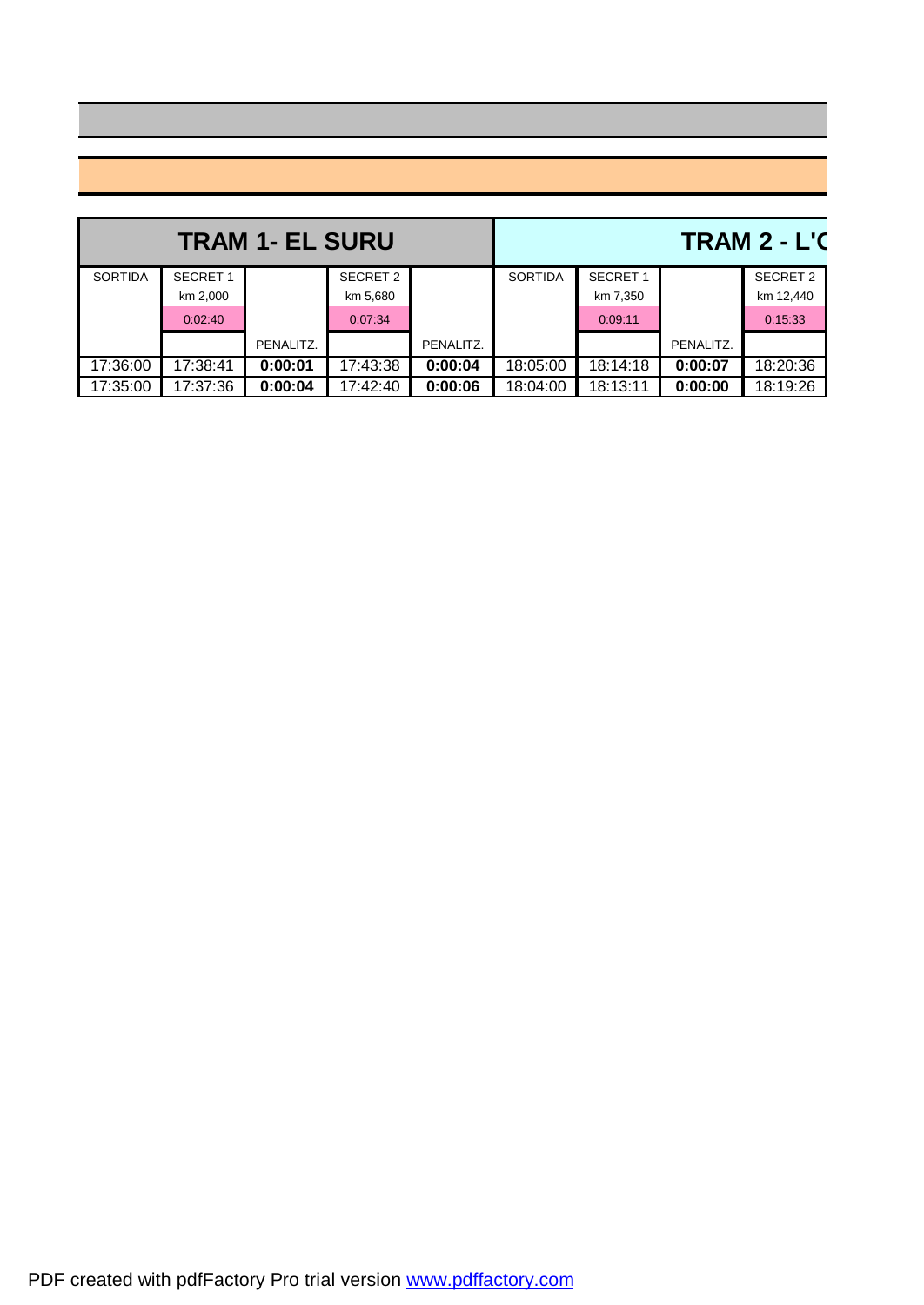## **VII RAL·LI CLÀSSIC SANT CRISTÒFOL 2012**

## **CLASSIFICACIÓ**

| <b>)BAC</b> |           |           | <b>TRAM 3 - VACARISSES</b> |                |                 |           |          |           |                 |
|-------------|-----------|-----------|----------------------------|----------------|-----------------|-----------|----------|-----------|-----------------|
|             |           | SECRET 3  |                            | <b>SORTIDA</b> | <b>SECRET 1</b> |           | SECRET 2 |           | <b>SECRET 3</b> |
|             |           | km 15.760 |                            |                | km 2,860        |           | km 4.980 |           | km 6,200        |
|             |           | 0:19:42   |                            |                | 0:04:36         |           | 0:07:15  |           | 0:08:47         |
|             | PENALITZ. |           | PENALITZ.                  |                |                 | PENALITZ. |          | PENALITZ. |                 |
|             | 0:00:03   | 18:24:50  | 0:00:08                    | 18:47:00       | 18:51:40        | 0:00:04   | 18:54:12 | 0:00:03   | 18:55:37        |
|             | 0:00:07   | 18:23:42  | 0:00:00                    | 18:46:00       | 18:51:12        | 0:00:36   | 18:53:42 | 0:00:27   | 18:55:07        |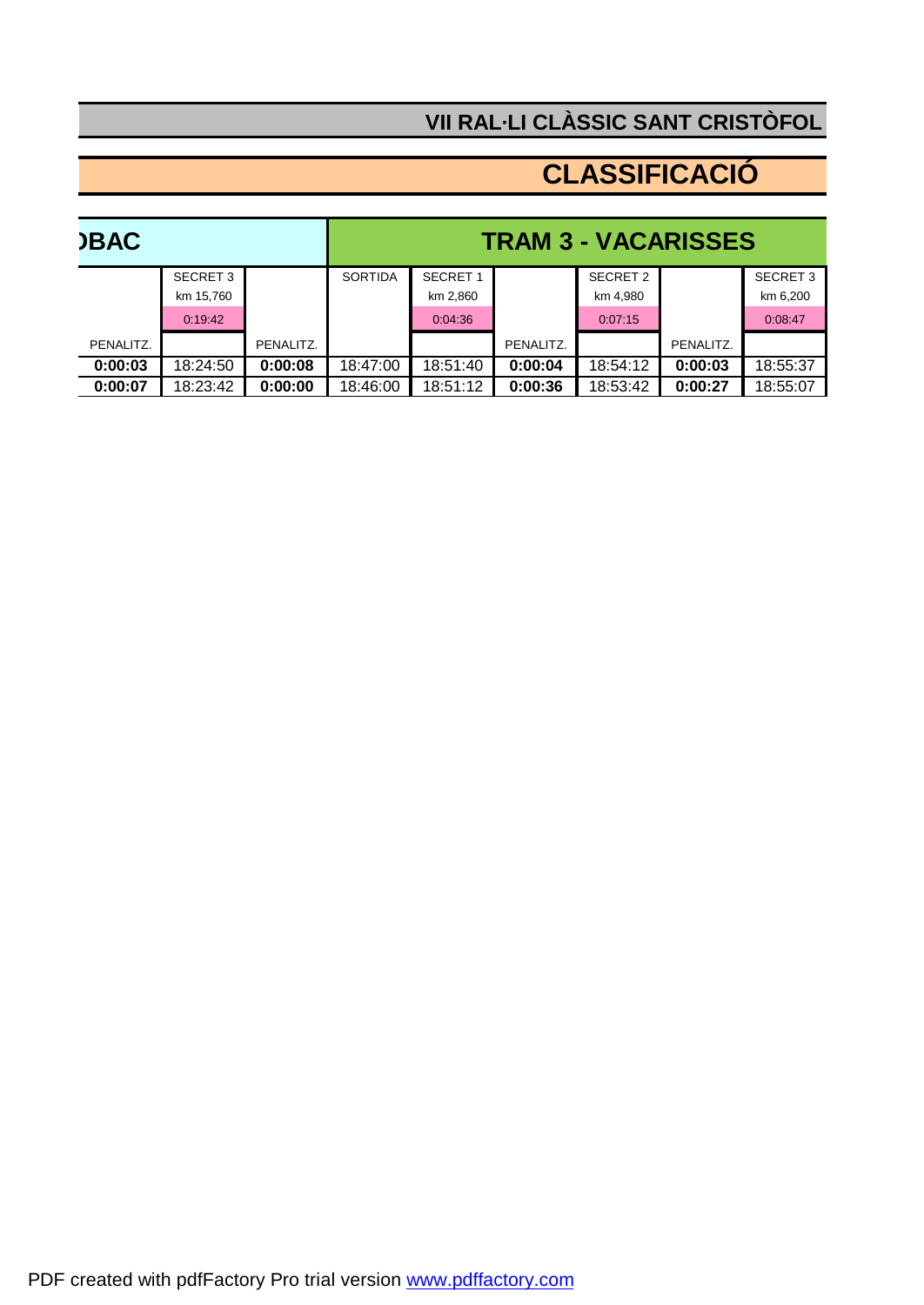**VII RAL·LI CLÀSSIC SANT CRISTÒFOL 2012**

|           | <b>TRAM 4 - RELLINARS</b><br>SECRET 3<br><b>SECRET</b><br>SECRET 2<br><b>SORTIDA</b><br>km 17,350<br>km 5,270<br>km 12,240<br>0:06:35<br>0:21:41<br>0:15:18<br>PENALITZ.<br>PENALITZ. |          |         |          |         | TБ       |           |                |
|-----------|---------------------------------------------------------------------------------------------------------------------------------------------------------------------------------------|----------|---------|----------|---------|----------|-----------|----------------|
|           |                                                                                                                                                                                       |          |         |          |         |          |           | <b>SORTIDA</b> |
|           |                                                                                                                                                                                       |          |         |          |         |          |           |                |
|           |                                                                                                                                                                                       |          |         |          |         |          |           |                |
| PENALITZ. |                                                                                                                                                                                       |          |         |          |         |          | PENALITZ. |                |
| 0:00:10   | 19:41:00                                                                                                                                                                              | 19:47:46 | 0:00:11 | 19:56:37 | 0:00:19 | 20:02:57 | 0:00:16   | 20:36:00       |
| 0:00:20   | 19:39:00                                                                                                                                                                              | 19:46:24 | 0:00:49 | 19:55:25 | 0:01:07 | 20:02:01 | 0:01:20   | 20:35:00       |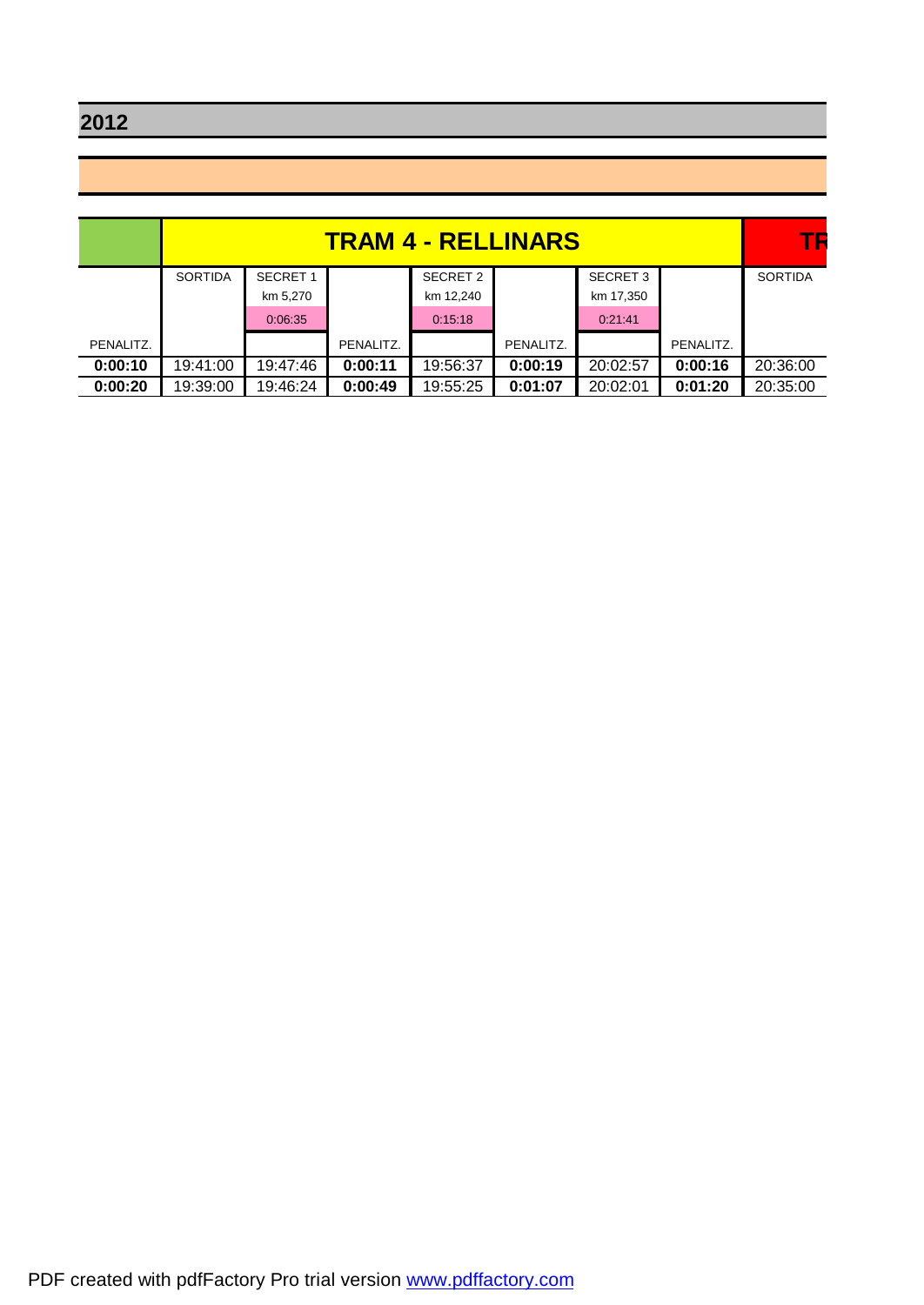|                 | AM 5 - VACARISSES - OLESA MONT. |          |           | <b>TRAM 6 - EL</b> |           |                |                 |           |
|-----------------|---------------------------------|----------|-----------|--------------------|-----------|----------------|-----------------|-----------|
| <b>SECRET 1</b> |                                 | SECRET 2 |           | <b>SECRET 3</b>    |           | <b>SORTIDA</b> | <b>SECRET 1</b> |           |
| km 1,930        |                                 | km 3,150 |           | km 12,890          |           |                | km 2,000        |           |
| 0:02:25         |                                 | 0:03:56  |           | 0:17:07            |           |                |                 |           |
|                 | PENALITZ.                       |          | PENALITZ. |                    | PENALITZ. |                |                 | PENALITZ. |
| 20:38:37        | 0:00:12                         | 20:39:55 | 0:00:01   | 20:53:11           | 0:00:04   | 21:08:00       | 21:10:40        | 0:00:01   |
| 20:37:37        | 0:00:12                         | 20:39:00 | 0:00:04   | 20:51:21           | 0:00:46   | 21:07:00       | 21:10:11        | 0:00:35   |